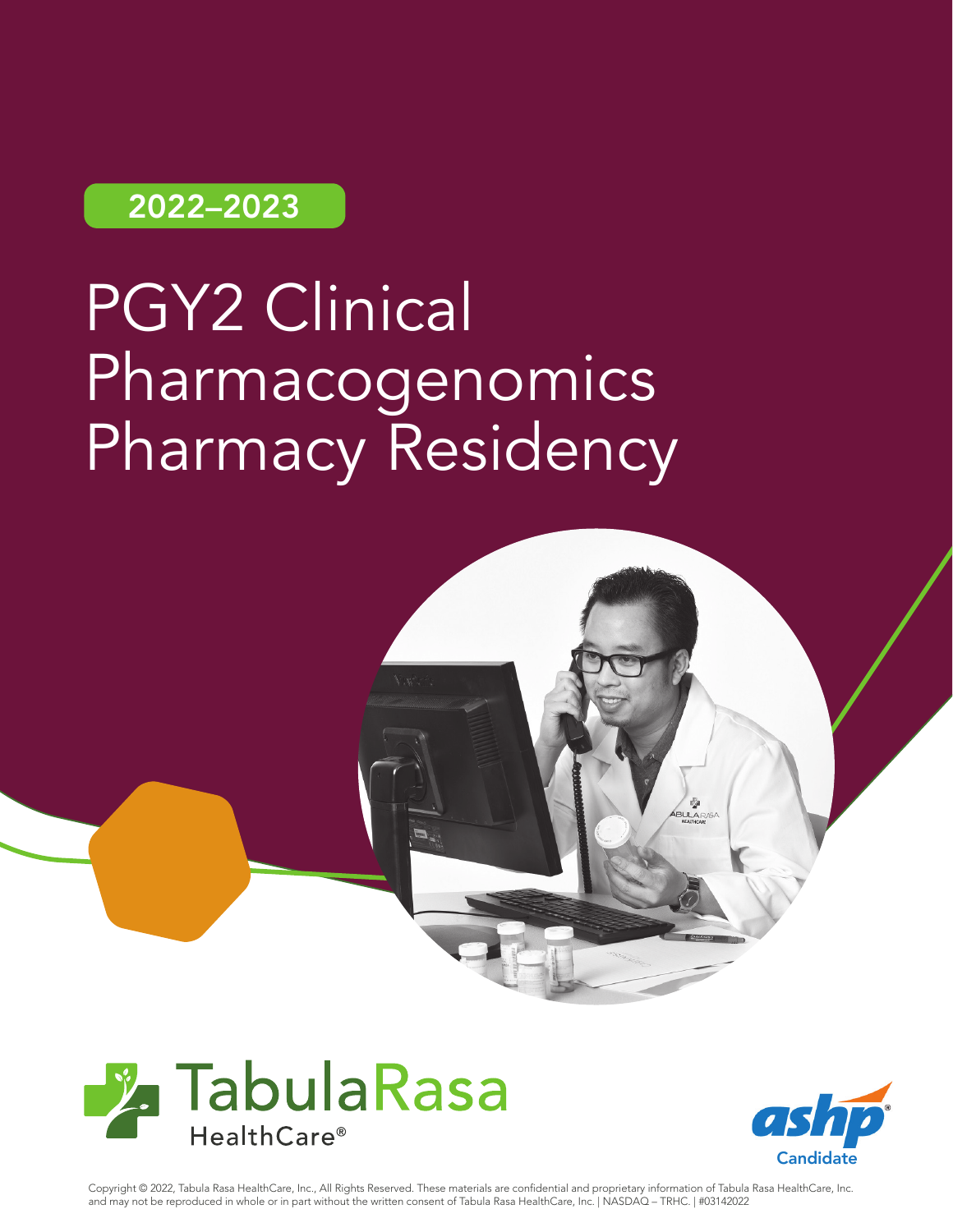# The PGY2 Clinical Pharmacogenomics Residency Program

#### Our Goal

In line with the ASHP PGY2 Program, Tabula Rasa HealthCare's (TRHC) PGY2 pharmacy residency program will provide residents with opportunities to function independently as practitioners by conceptualizing and integrating accumulated experience and knowledge, and incorporating both into the provision of patient care focused in pharmacogenomics (PGx). Residents who successfully complete the residency are prepared for advanced patient care, academic, or other specialized positions, along with board certification, if available.

### Learning Experiences

The PGY2 resident will gain experiences in clinical PGx in a fee-for-value healthcare environment, including longitudinal and block experience in the following areas:

#### Resident Experiences Include:

- Residency orientation
- Foundational PGx
- Translational PGx
- Applied PGx and clinical pharmacology\*
- Research, writing, and education\*
- Healthcare science and technology\*
- Drug information\*

#### Elective Learning Experiences:

- Pharmacoinformatics and healthcare technology
- Practice management and marketing
- Risk stratification and database management
- TRHC University

\*longitudinal experiences

#### Foundational PGx

During this block learning experience, the PGY2 resident will have a concentrated introduction to learning and applying principles of clinical pharmacology and PGx. Specifically, the PGY2 resident will learn how to critically appraise PGx literature, extract pharmacokinetic data from the literature for individual medications, and build a foundation of knowledge on genomics and PGx.

#### Translational PGx

During this block learning experience, the PGY2 resident will continue to extract pharmacokinetic data from the literature for individual medications and will build upon the foundation of knowledge in genomics and PGx gained from the foundational PGx rotation. Importantly, the PGY2 resident will learn about concepts and challenges related to clinical implementation of PGx, including different patient care models and reimbursement barriers. This rotation aims to prepare the PGY2 resident to translate findings in the PGx literature to clinical practice, with additional focus on therapeutic

areas not directly covered in the patient care PGx services provided by TRHC (e.g., infectious disease PGx and oncology PGx).

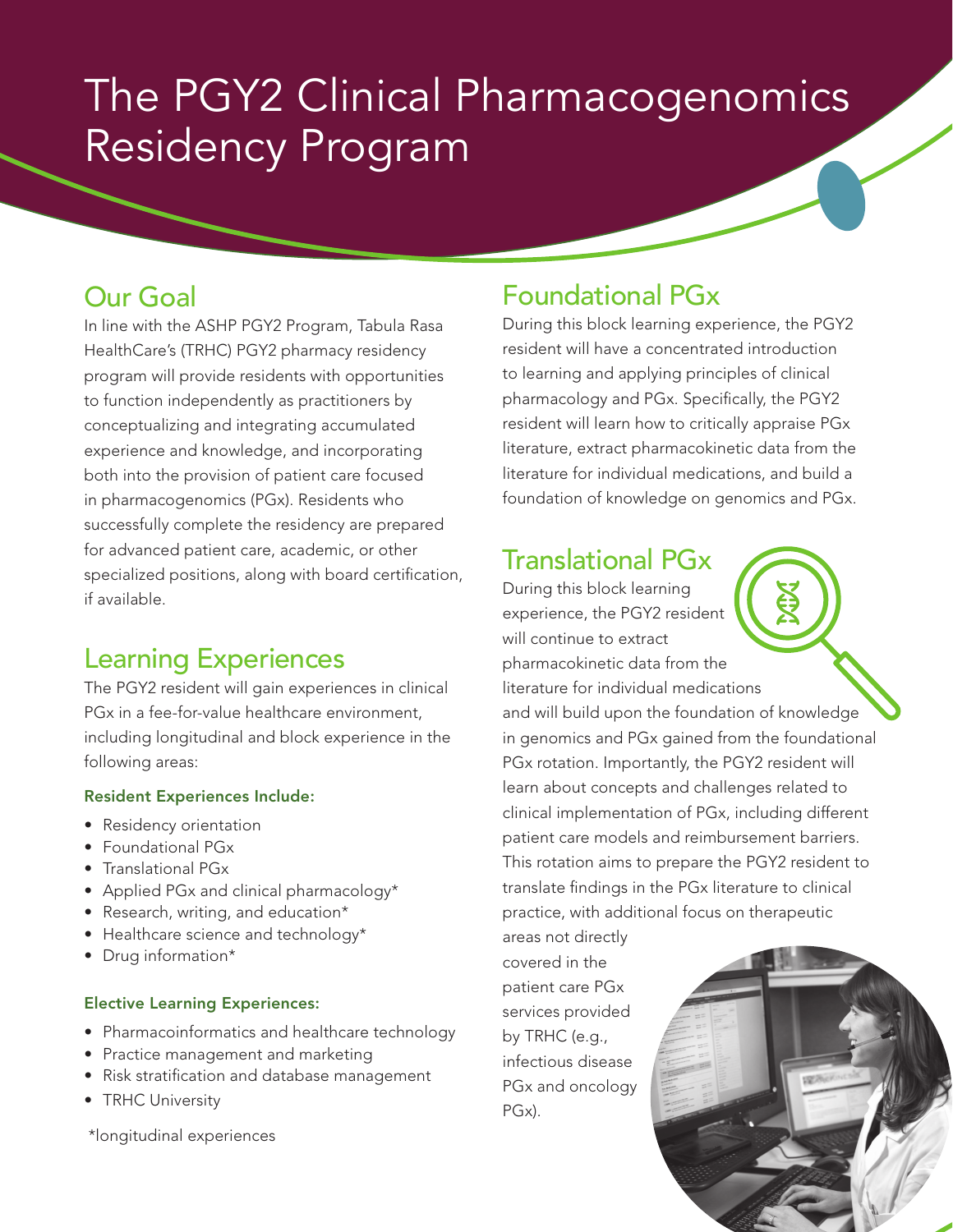#### Applied PGx and Clinical Pharmacology

During this core learning experience, the PGY2 resident will have a concentrated focus on learning and applying principles of clinical pharmacology and PGx. Specifically, the PGY2 resident will learn about competitive inhibition, engage in a deep dive into the biomedical literature to extract pharmacokinetic data for individual medications, accumulate knowledge on PGx, and provide tailored PGx consults and/or MedWise® Safety Reviews for individual patients based on drug-drug, drug-gene, and drug-drug-gene interactions. Additionally, the PGY2 resident will collaborate with the preceptor and other team members to advance the sciences of applied PGx and clinical pharmacology.

#### Resident Experiences Include:

- Advocating for the rational and routine use of PGx testing
- Coordinating activities of the organization's PGx clinical services and serving as a liaison with PGx laboratories and vendors
- Serving as an expert consultant for the organization's PGx clinical services (current and prospective)
- Supporting and participating in research, consortia, and networks that guide and accelerate the application of PGx to clinical practice
- Supporting and participating in PGx-based clinical decision support (CDS)
- Providing effective PGx-related education to patients, caregivers, healthcare professionals, PGY1 residents, and students

#### Research, Writing, and Education

The PGY2 resident will gain experience with data collection, research design, and protocol development. The PGY2 resident will be expected to complete an extensive research-based culminating project, to be publication-ready by the end of the residency program year. The program will support the PGY2 resident with the dissemination of research, including presentations at national pharmacy and/or clinical pharmacology and therapeutics conferences. Additionally, the PGY2 resident will gain experience with professional writing, including performing written consults and MedWise Safety Reviews, responding to drug information inquiries, writing for newsletters, and collaborating with other professionals to help compose manuscripts for submission to leading journals. Moreover, the PGY2 resident will also be involved in education by giving Continuing Education presentations and training pharmacy students, PGY1 residents, and colleagues.

#### Healthcare Science and Technology

Working for a company that leverages technology to provide healthcare to diverse populations, the PGY2 resident will gain an understanding of how healthcare informatics, big data, and technology play key roles in population health management and precision medicine. Furthermore, the PGY2 resident will gain hands-on experience working in cross-functional teams with pharmacists and software developers to contribute to, refine, and develop new modalities in the clinical decision support system. The PGY2 resident will also have the opportunity to work with data scientists to learn about the tools used to gather and analyze big data. Additionally, the PGY2 resident will have the opportunity to bring creative ideas to the company, as well as manage their own project(s), with preceptor oversight.